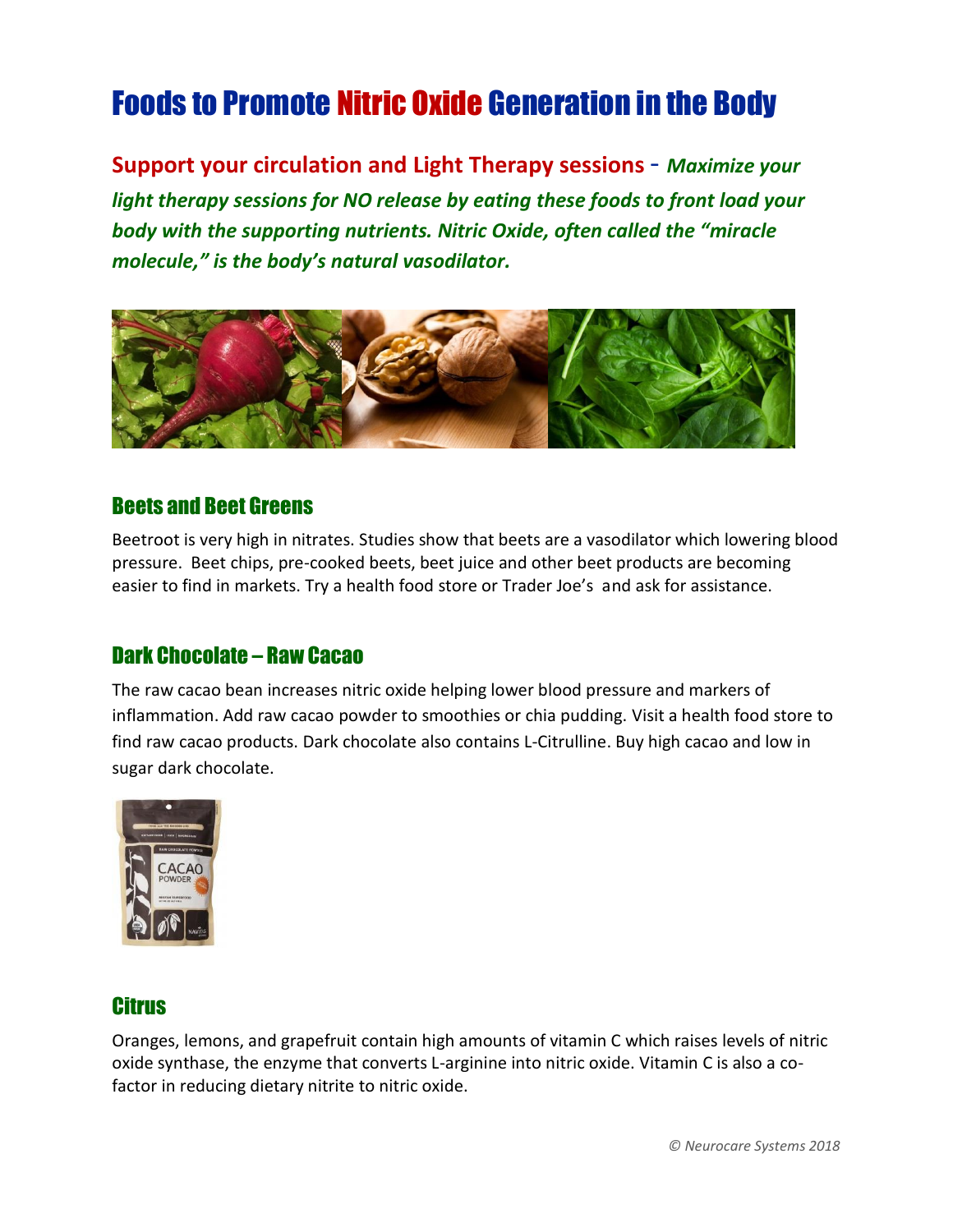#### **Walnuts**

Walnuts are high in L-arginine. Most other nuts are a good source of arginine. Soak your nuts for six hours prior to using and chew well!

#### Arugula

**Arugula is the highest known source of nitrates.** Use it in salads, lightly sautéed with other veggies or put it into a whole foods green drink in your blender.



#### **Spinach**

Eat this leafy green fresh since it is packed with nutrients and nitrates. Add to salads, soups, sautéed or add to a blended green drink.

## Swiss Chard

This leafy green vegetable is more than just it's 151 mg of nitrate (per 100 grams). Swiss chard has quite a bit of vitamin A (44% per serving) and vitamin C (18% per serving)

#### **Celery**

Celery can contain up to 250 mg per 100 gram serving, depending on the fertilizers used and the quality of the soil. **Buy organic**, conventional celery is heavily sprayed.



#### **Watermelon**

Watermelon is high in the amino acid, L-citrulline, which converts into L-arginine and ultimately nitric oxide. Use moderation due to sugar content especially if you have blood sugar issues.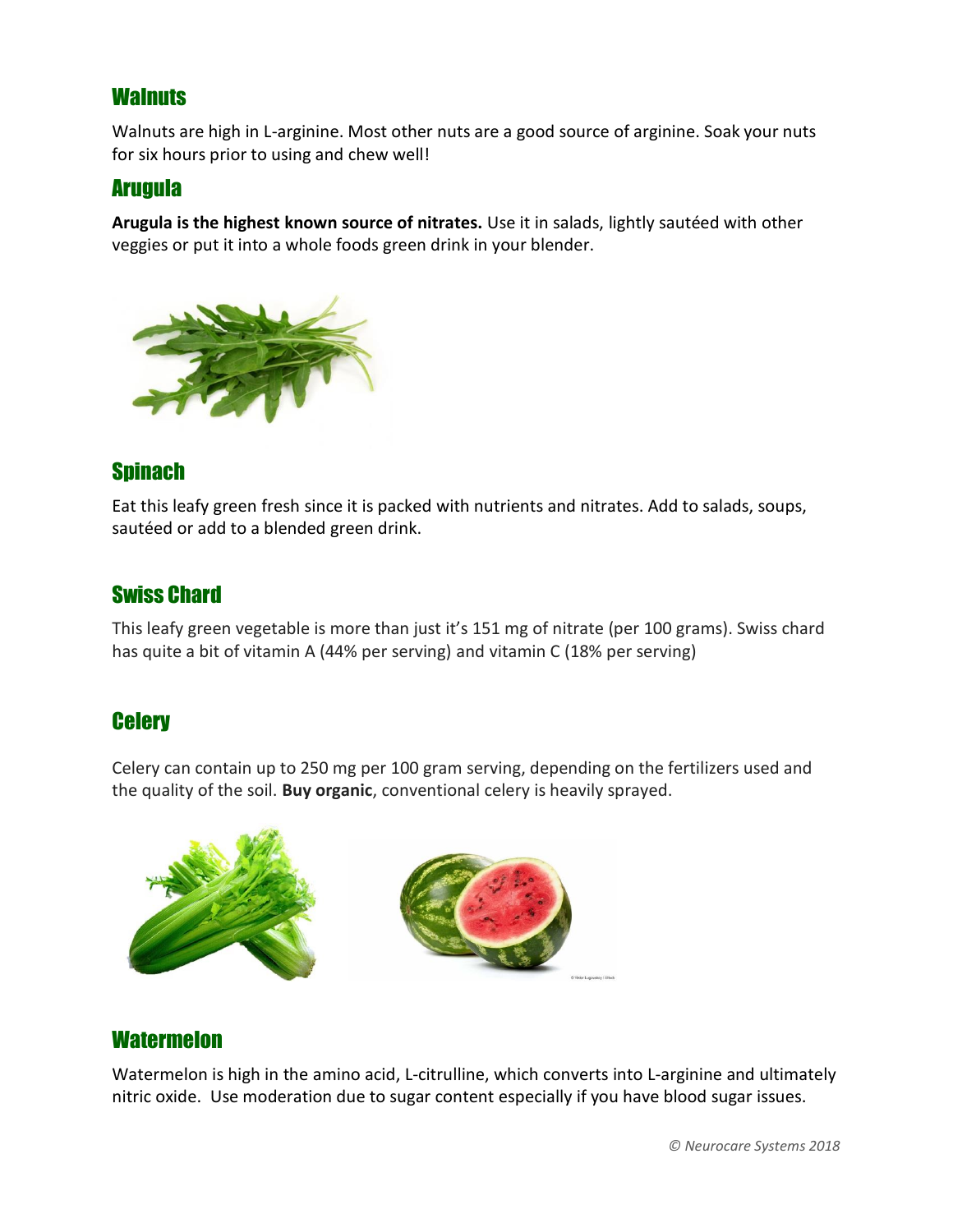#### **Pomegranate**

This delicious fruit boosts nitric oxide and is a tremendous anti-inflammatory. Polyphenols in the pomegranate assist in converting dietary nitrite to nitric oxide. These same polyphenols block nitric oxide from converting back to nitrite. **Cranberries and other berries** have similar benefits.

## Capsaicin – Hot Chili Peppers

**Capsaicin is the alkaloid that makes all chilis hot a**nd it's also pretty good at increasing nitric oxide levels.



### Onions and Garlic

Onions and garlic are another source of citrulline,

#### **Parsley**

Parsley contains plenty of vitamin A and vitamin C, but it can have anywhere from 100 mg to 250 mg of nitrates. **Buy organic.**